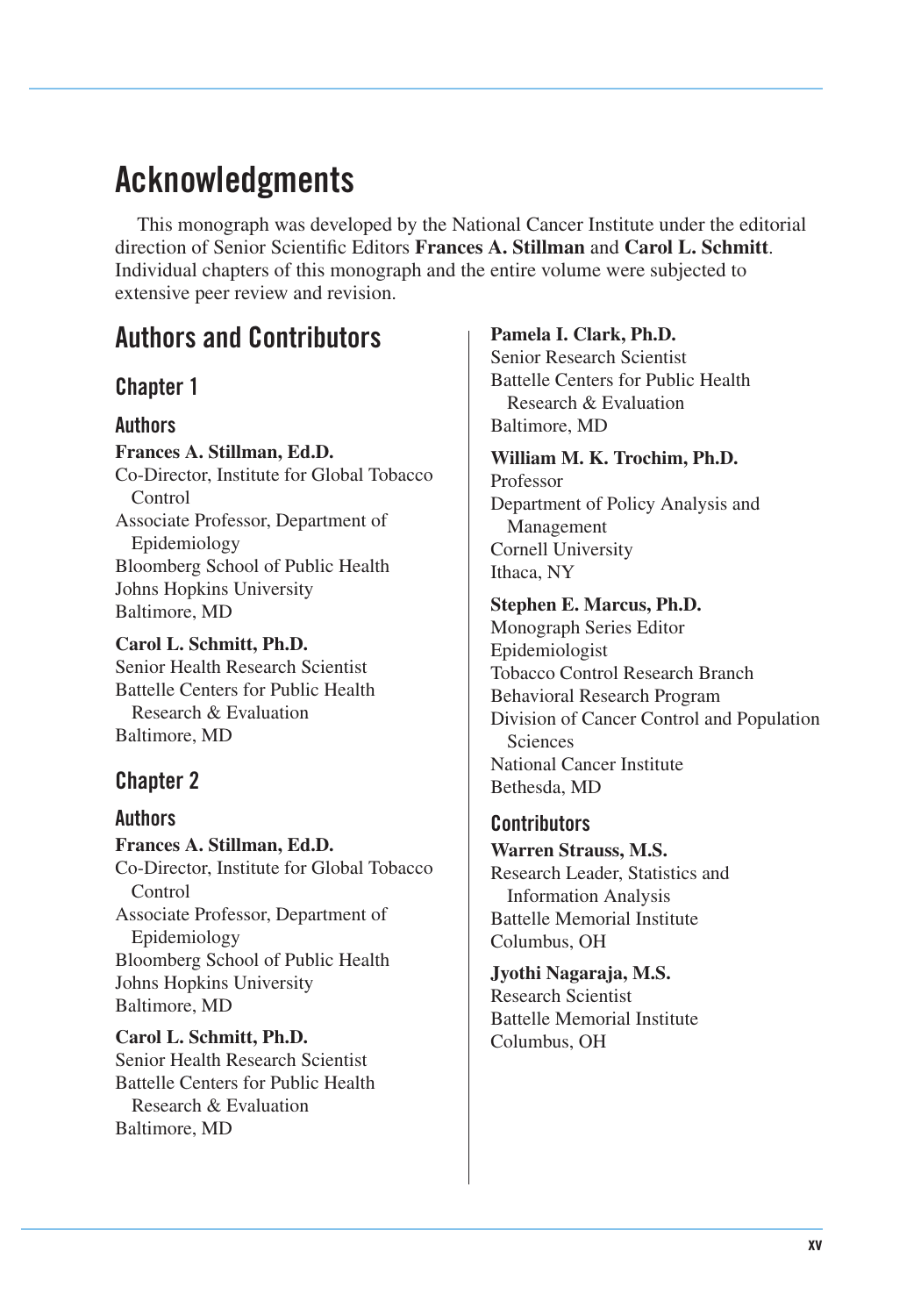**Authors Jamie Chriqui, Ph.D., M.H.S.**  Technical Vice-President Center for Health Policy and Legislative Analysis The MayaTech Corporation Silver Spring, MD

**Marcy Frosh, J.D.**  Consultant The MayaTech Corporation Silver Spring, MD

**Ross C. Brownson, Ph.D.**  Professor, Community Health in Epidemiology Saint Louis University School of Public Health St. Louis, MO

**Frances A. Stillman, Ed.D.**  Co-Director, Institute for Global Tobacco Control Associate Professor, Department of Epidemiology Bloomberg School of Public Health Johns Hopkins University Baltimore, MD

## **Chapter 4**

**Authors Elizabeth A. Gilpin, M.S.**  Clinical Professor of Biostatistics Department of Family & Preventive Medicine University of California, San Diego La Jolla, CA

## **Anne M. Hartman, M.S., M.A.**  Biostatistician Risk Factor Monitoring and Methods Branch Applied Research Program Division of Cancer Control and Population **Sciences** National Cancer Institute Bethesda, MD

**Frances A. Stillman, Ed.D.**  Co-Director, Institute for Global Tobacco **Control** Associate Professor, Department of Epidemiology Bloomberg School of Public Health Johns Hopkins University Baltimore, MD

## **Chapter 5**

**Author Elizabeth A. Gilpin, M.S.**  Clinical Professor of Biostatistics Department of Family & Preventive Medicine University of California, San Diego La Jolla, CA

**Contributors Sandy J. Slater, Ph.D.**  Research Specialist Institute for Health Research and Policy University of Illinois at Chicago Chicago, IL

**Anne M. Hartman, M.S., M.A.**  Biostatistician Risk Factor Monitoring and Methods Branch Applied Research Program Division of Cancer Control and Population Sciences National Cancer Institute Bethesda, MD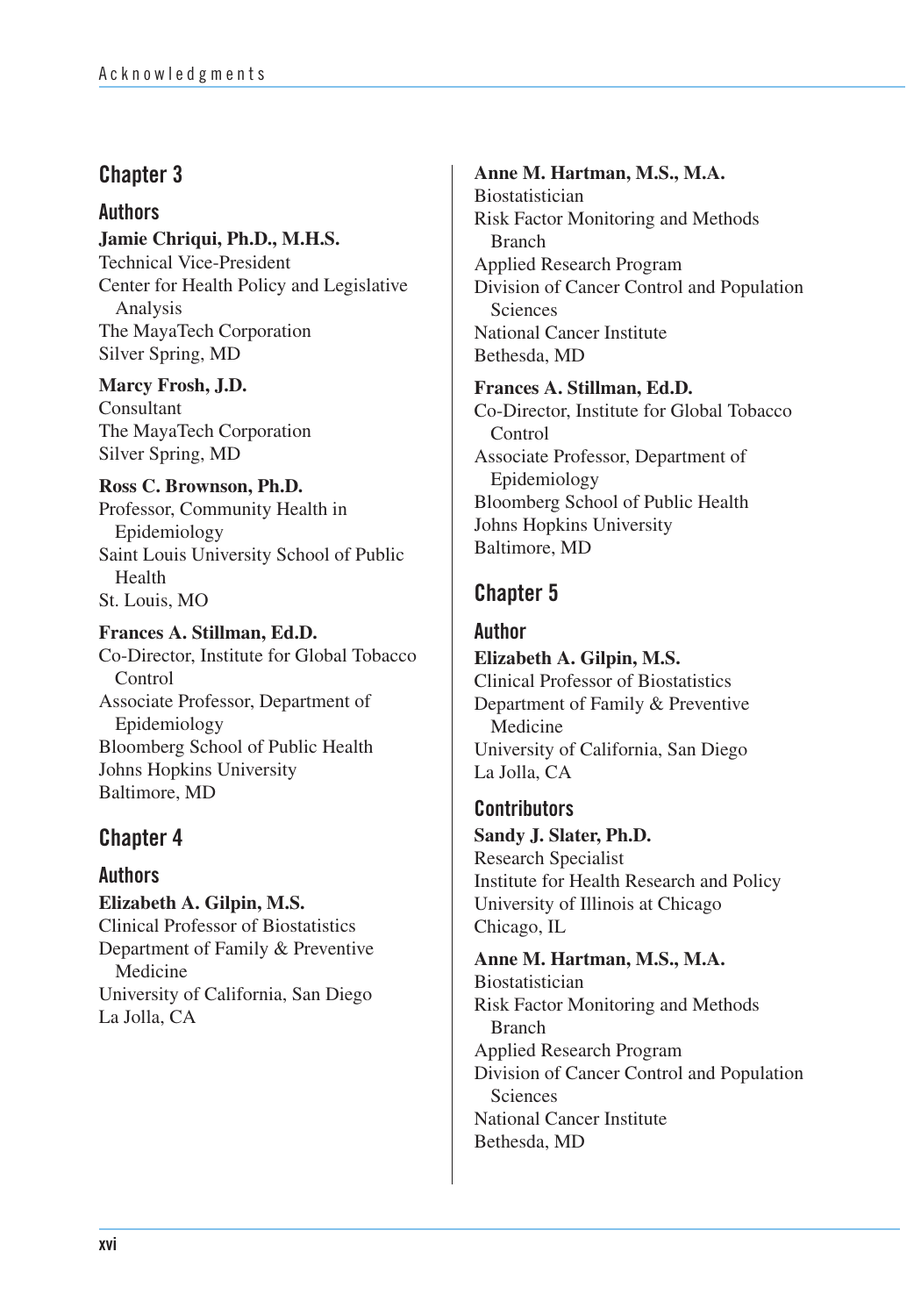## **Authors**

**Lan Liang, Ph.D.**  Senior Economist Center for Financing, Access, and Cost Trends Agency for Health Care Research and **Ouality** Rockville, MD

**Frank J. Chaloupka, Ph.D.**  Professor of Economics College of Business Administration University of Illinois at Chicago Chicago, IL

**Kathryn Ierulli, Ph.D.**  Adjunct Assistant Professor University of Chicago Graduate School of **Business** Chicago, IL

# **Chapter 7**

## **Authors**

**W. Douglas Evans, Ph.D.**  Vice President Center for Health Promotion Research Research Triangle Institute (RTI) International Washington, DC

**Alec Ulasevich, Ph.D.**  Senior Research Analyst Health Program American Institutes for Research Silver Spring, MD

**Frances A. Stillman, Ed.D.**  Co-Director, Institute for Global Tobacco Control Associate Professor, Department of Epidemiology Bloomberg School of Public Health Johns Hopkins University Baltimore, MD

## **Contributor**

**K. Viswanath, Ph.D.**  Department of Medical Oncology Dana Farber Cancer Institute Associate Professor Department of Society, Human Development, and Health Harvard School of Public Health Harvard University Boston, MA

# **Chapter 8**

**Authors Brion J. Fox, J.D.**  Associate Scientist Comprehensive Cancer Center University of Wisconsin Madison, WI

**Stella Aguinaga Bialous, Dr.Ph., R.N., M.S.C.N.** 

President Tobacco Policy International San Francisco, CA

## **William M. K. Trochim, Ph.D.**

Professor Department of Policy Analysis and Management Cornell University Ithaca, NY

**Frances A. Stillman, Ed.D.** 

Co-Director, Institute for Global Tobacco Control Associate Professor, Department of Epidemiology Bloomberg School of Public Health Johns Hopkins University Baltimore, MD

**Carol L. Schmitt, Ph.D.**  Senior Health Research Scientist Battelle Centers for Public Health Research & Evaluation Baltimore, MD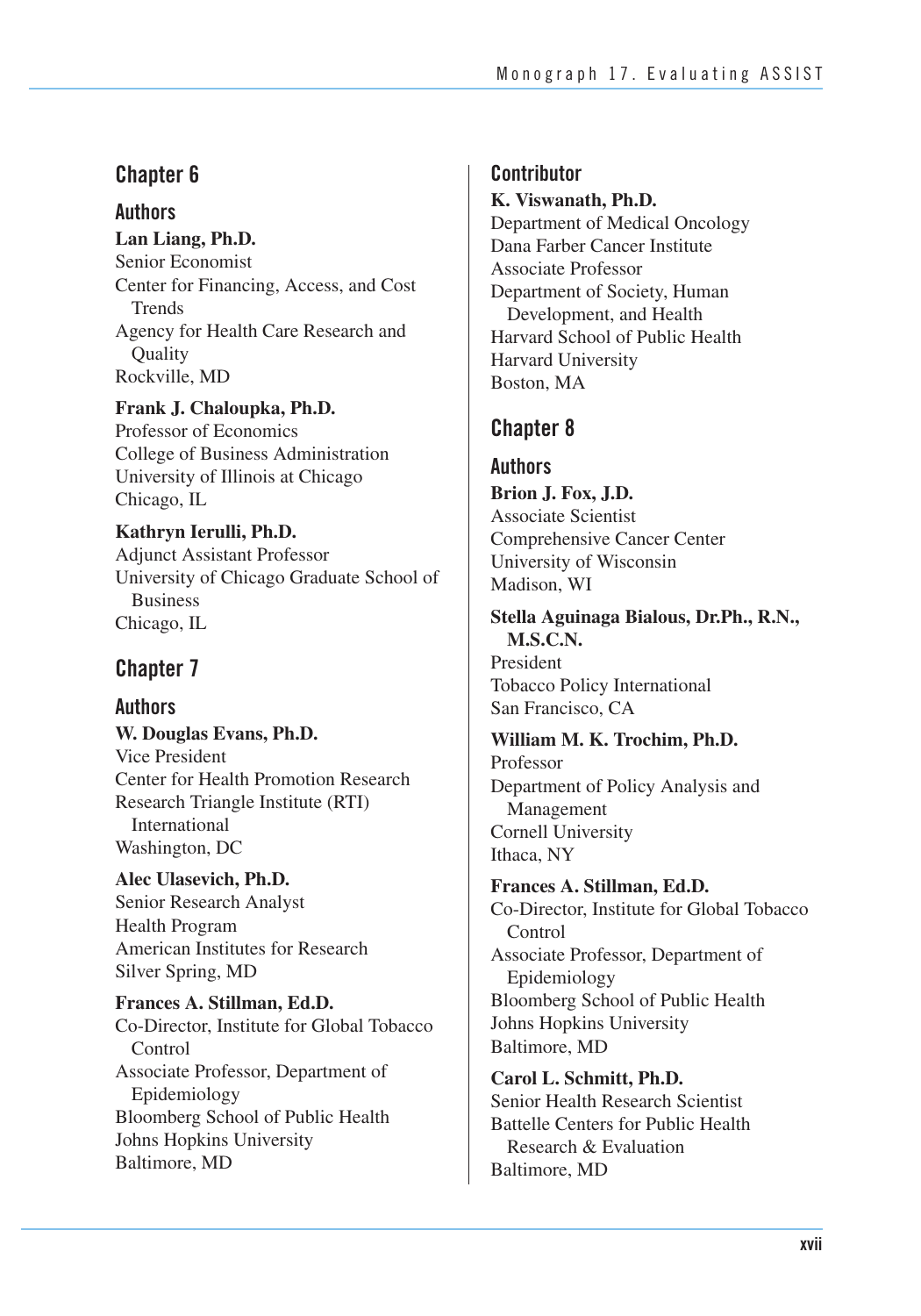### **Authors Barry I. Graubard, Ph.D.**

Senior Investigator Division of Cancer Epidemiology and **Genetics** National Cancer Institute Bethesda, MD

## **Anne M. Hartman, M.S., M.A.**

Biostatistician Risk Factor Monitoring and Methods Branch Applied Research Program Division of Cancer Control and Population **Sciences** National Cancer Institute Bethesda, MD

**Elizabeth A. Gilpin, M.S.**  Clinical Professor of Biostatistics Department of Family & Preventive Medicine University of California, San Diego La Jolla, CA

## **David M. Murray, Ph.D.**

Professor and Chair Division of Epidemiology and Biostatistics School of Public Health The Ohio State University Columbus, OH

**Frances A. Stillman, Ed.D.**  Co-Director, Institute for Global Tobacco **Control** Associate Professor, Department of Epidemiology Bloomberg School of Public Health Johns Hopkins University Baltimore, MD

## **Contributors**

**James T. Gibson**  Senior Programmer/Systems Analyst Information Management Services Silver Spring, MD

**William Davis, Ph.D.**  Mathematical Statistician Statistical Research & Applications Branch Division of Cancer Control and Population Sciences National Cancer Institute, NIH Bethesda, MD

# **Chapter 10**

# **Authors Richard M. Peck, Ph.D.**  Associate Professor Department of Economics

University of Illinois at Chicago Chicago, IL

**Mary Ellen Wewers, Ph.D., M.P.H.**  Professor School of Public Health The Ohio State University Columbus, OH

## **Contributors**

**Anne M. Hartman, M.S., M.A.**  Biostatistician Risk Factor Monitoring and Methods Branch Applied Research Program Division of Cancer Control and Population **Sciences** National Cancer Institute Bethesda, MD

**Barry I. Graubard, Ph.D.** 

Senior Investigator Division of Cancer Epidemiology and **Genetics** National Cancer Institute Bethesda, MD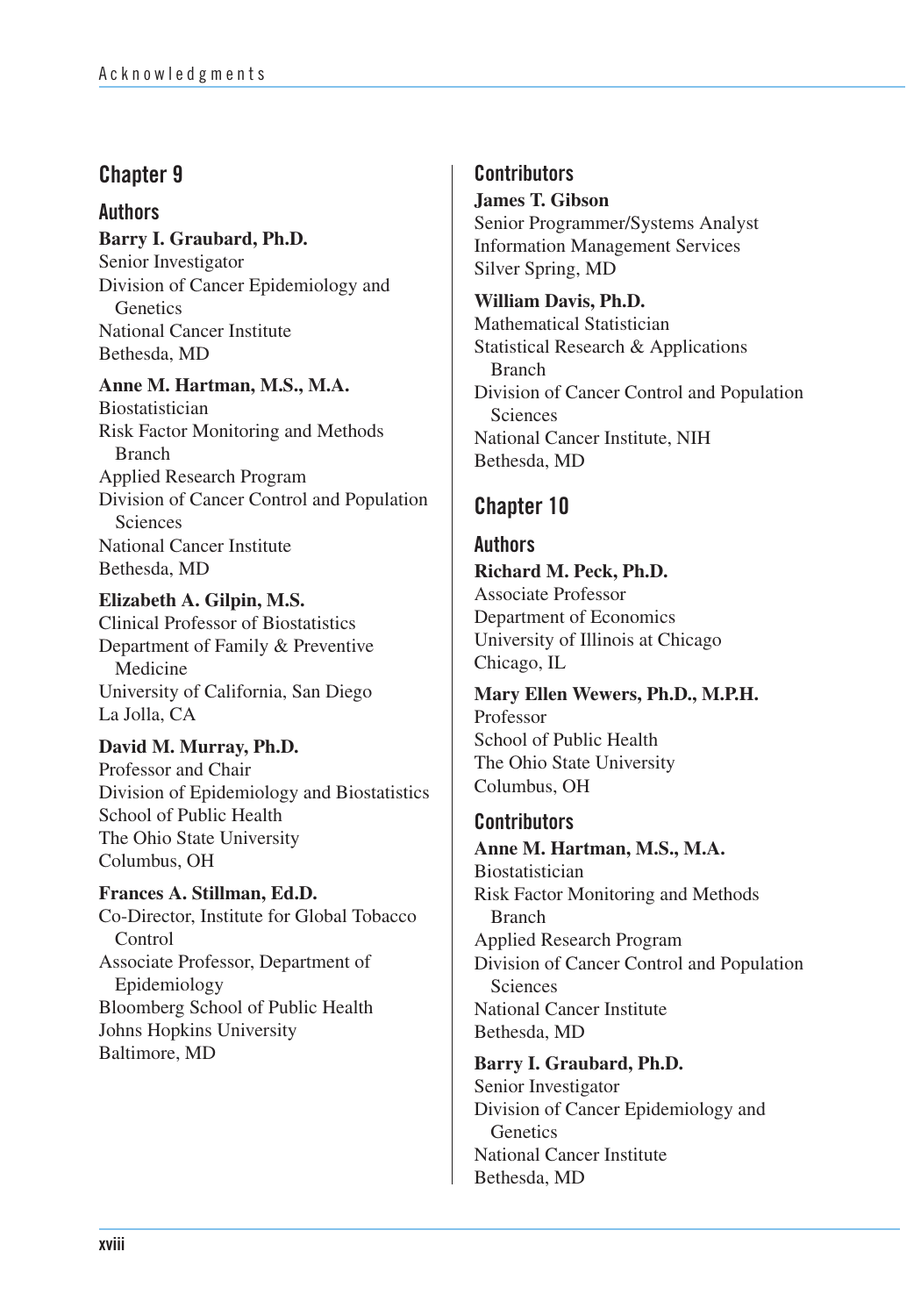**Authors Frances A. Stillman, Ed.D.**  Co-Director, Institute for Global Tobacco Control Associate Professor, Department of Epidemiology Bloomberg School of Public Health Johns Hopkins University Baltimore, MD

**Carol L. Schmitt, Ph.D.**  Senior Health Research Scientist Battelle Centers for Public Health Research & Evaluation Baltimore, MD

# **Reviewers**

## **Chapter Reviewers**

**Lois Biener, Ph.D.**  Senior Research Fellow Center for Survey Research University of Massachusetts Boston Boston, MA

**Michele Bloch, M.D., Ph.D.**  Medical Officer Tobacco Control Research Branch Division of Cancer Control and Population **Sciences** National Cancer Institute Bethesda, MD

**David M. Burns, M.D.**  Professor of Family and Preventive Medicine Professor of Medicine School of Medicine University of California, San Diego San Diego, CA

# **Carol Celebucki, Ph.D.**

Associate Professor Department of Psychology University of Rhode Island, Providence Campus Providence, RI

**Gregory Connolly, D.M.D., M.P.H.**  Director, Massachusetts Tobacco Control Program Massachusetts Department of Public Health Boston, MA

**Richard A. Daynard, J.D., Ph.D.**  Professor of Law Northeastern University School of Law Boston, MA

**Ellen Feighery, R.N., M.S.**  Principal Investigator Public Health Institute Half Moon Bay, CA

**Fred Gale, Ph.D.**  Senior Economist Economic Research Service United States Department of Agriculture Washington, DC

**Stanton A. Glantz, Ph.D.**  Professor of Medicine and Director Center for Tobacco Control Research and Education Comprehensive Cancer Center University of California, San Francisco San Francisco, CA

**Thomas Glynn, Ph.D.**  Director, Cancer Science & Trends Director, International Tobacco Programs American Cancer Society Washington, DC

**Ellen J. Hahn, D.N.S., R.N.**  Associate Professor College of Nursing University of Kentucky Lexington, KY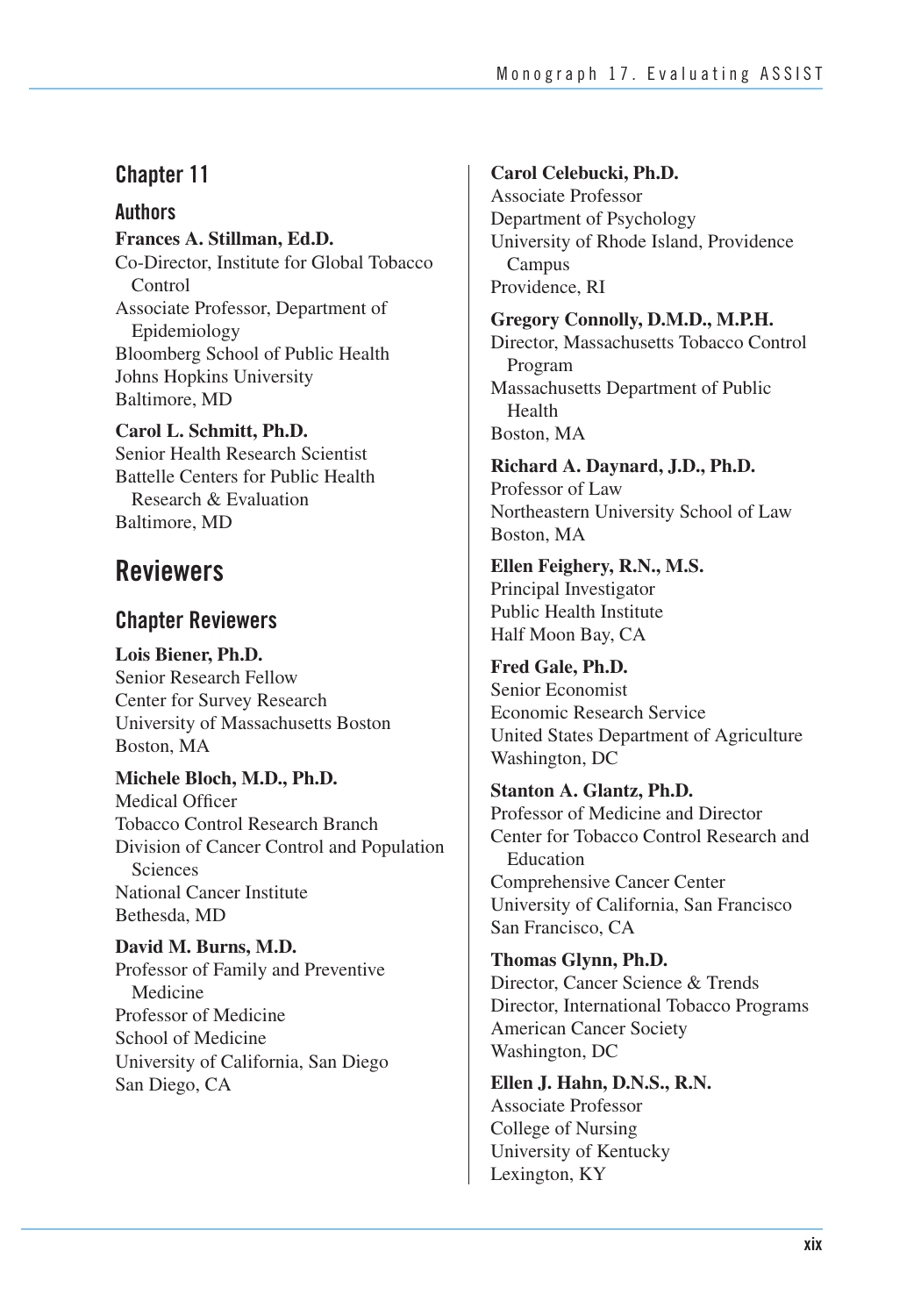### **Teh-wei Hu, Ph.D.**

Professor Emeritus of Health Economics Division of Health Policy and Management School of Public Health University of California, Berkeley Berkeley, CA

### **Donald S. Kenkel, Ph.D.**

Professor Policy Analysis and Management College of Human Ecology Cornell University Ithaca, NY

### **Douglas Luke, Ph.D.**

Associate Professor of Community Health School of Public Health Saint Louis University St. Louis, MO

### **Jonathan M. Samet, M.D., M.S.**

Professor and Chairman Department of Epidemiology Bloomberg School of Public Health Johns Hopkins University Baltimore, MD

### **Brenda Seals, Ph.D., M.A., M.P.H.**

Director, Masters in Public Health Program Practice and Research Coordinator Department of Public Health Temple University Philadelphia, PA

**Donald R. Shopland**  United States Public Health Service, Retired Ringgold, GA

**Robert E. Vollinger Jr., M.S.P.H.**  Program Director, Public Health Advisor Tobacco Control Research Branch Behavioral Research Program Division of Cancer Control & Population Sciences National Cancer Institute Bethesda, MD

### **Melanie Wakefield, Ph.D.**

Director and NHMRC Principal Research Fellow Centre for Behavioural Research in Cancer Cancer Control Research Institute The Cancer Council Victoria Carlton, Victoria Australia

### **Kenneth E. Warner, Ph.D.**

Dean School of Public Health University of Michigan Ann Arbor, MI

# **Senior Peer Reviewers**

### **Michele Bloch, M.D., Ph.D.**

Medical Officer Tobacco Control Research Branch Division of Cancer Control and Population **Sciences** National Cancer Institute Bethesda, MD

### **Thomas Glynn, Ph.D.**

Director, Cancer Science & Trends Director, International Tobacco Programs American Cancer Society Washington, DC

### **Scott Leischow, Ph.D.**

Deputy Director Arizona Cancer Center The University of Arizona Tucson, AZ

**Jonathan M. Samet, M.D., M.S.**  Professor and Chairman Department of Epidemiology Bloomberg School of Public Health Johns Hopkins University Baltimore, MD